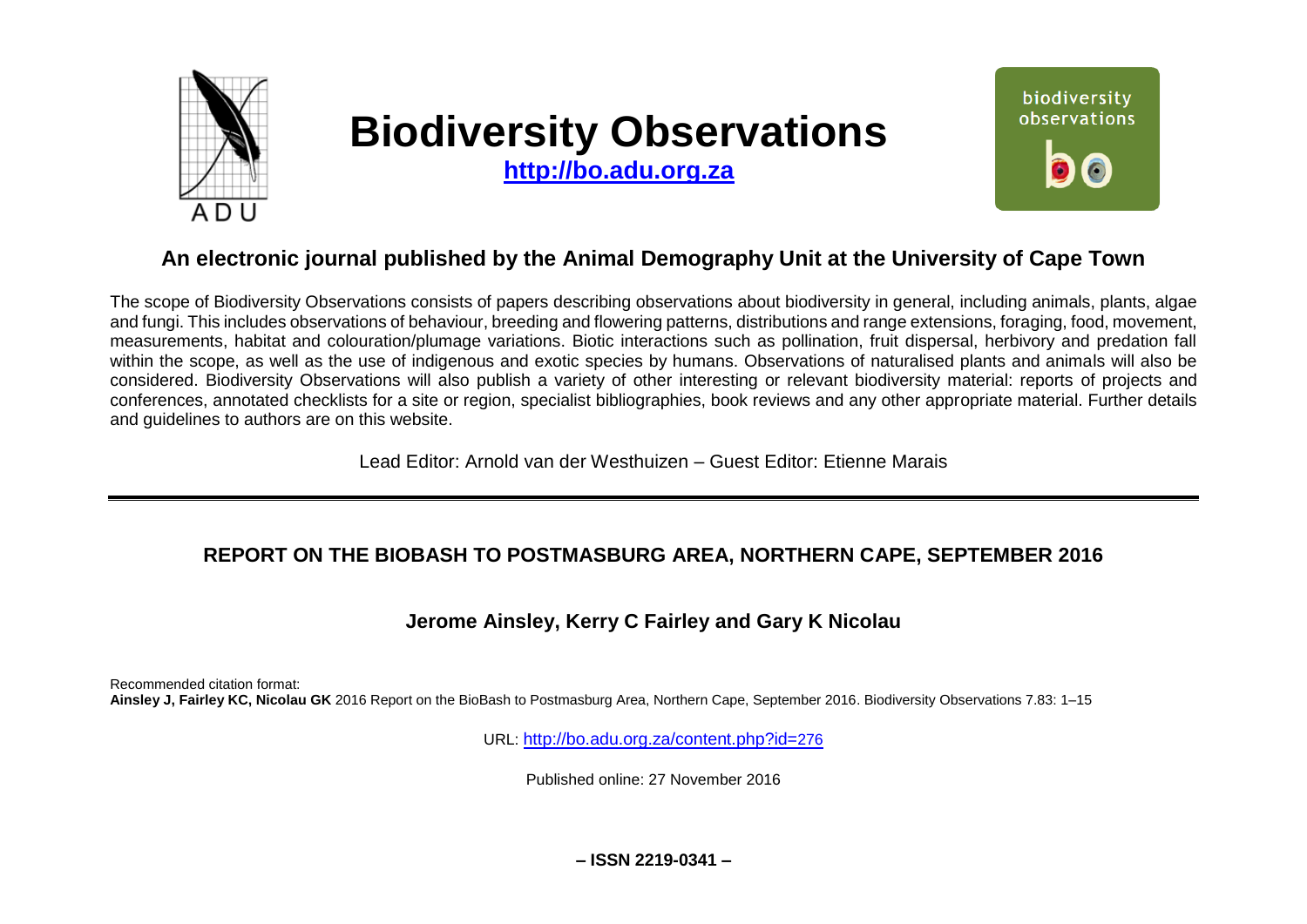## **REPORT ON THE BIOBASH TO POSTMASBURG AREA, NORTHERN CAPE, SEPTEMBER 2016**

Jerome Ainsley<sup>1\*</sup>, Kerry C Fairley<sup>2</sup> and Gary K Nicolau<sup>3</sup>

<sup>1</sup> Animal Demography Unit, Department of Biological Sciences, University of Cape Town, Rondebosch 7701, South Africa <sup>2</sup> EXM Advisory Services, Johannesburg, [kerry@exm.co.za,](mailto:kerry@exm.co.za) <sup>3</sup> EXM Advisory Services, Johannesburg [garykylenicolau@gmail.com](mailto:garykylenicolau@gmail.com) \* Email for correspondence: [jeromeainsley@ymail.com](mailto:jeromeainsley@ymail.com)

### **INTRODUCTION**

The Second Southern African Bird Atlas Project (SABAP2) started on 1 July 2007. In mid-2016, nine years after the start of SABAP2, the overall coverage of the 17,339 pentads of South Africa, Lesotho and Swaziland was 75.7% (Underhill & Brooks 2016). The largest gaps in coverage were in the Northern Cape. Coverage at the end of the ninth year of the project showed that only 48.9% of the 5087 pentads in the province had full protocol checklists; 62% of all unvisited pentads in the SABAP2 region were in this province (Underhill & Brooks 2016). The ADU Virtual Museum is a multi-taxon repository of biodiversity data, with most records supported by photographs (Underhill *et al*. 2016b). Records have dates and GPS data, allowing up-to-date species distributions to be mapped.

A BioBash is a citizen science event focused on collecting as much biodiversity data as feasible for as many taxa as possible, within a short space of time, at a locality which is usually remote It is an extension of the concept of the "atlas bash" in which participants travel to areas of poor coverage for the bird atlas project, and focus primarily

on collecting full-protocol checklists for SABAP2. Because gaps in the bird atlas coverage are usually poor in data for all taxa, it is a sound use of resources to also collect photographic records for the Virtual Museum where possible. Atlas bashes, such as those to Vryburg and Prieska, have been succeeded by BioBashes to Namaqualand and the Square Kilometre Array Radio Quiet Zone in the Karoo. This report focuses on the BioBash undertaken in the district of Postmasburg in September 2016.

The mining of iron ore is the dominant economic activity in Postmasburg area. The Gamagara Mining Corridor which stretches from Postmasburg to Hotazel is now in the development stage with significant investments and rapid expansions currently taking place (Office of the Premier of the Northern Cape 2012). This area is of strategic importance for the mining of iron ore, manganese and to a lesser extent diamonds and lime. Consequently, the biodiversity of the area will come under increasing pressure. KCF undertakes environmental impact management work extensively in the Postmasburg area and identified the need and opportunity for the BioBash.

The Postmasburg area has inadequate volumes of data both for SABAP2 and for the ADU Virtual Museum. For the bird atlas, for example, of the 225 pentads of the target area (Figure 1), 38% had no coverage and a further 34% had only one checklist for SABAP2. A BioBash in the area was thus considered to be a priority.

This report covers the BioBash that took place in Postmasburg, located within the 'Green Kalahari' region of the Northern Cape, from 23 to 26 September 2016. This was the first weekend of the Cape Union Mart Heritage Hunt Citizen Science Week (Underhill *et al*. 2016a). The Postmasburg district, like the rest of southern Africa, was drought stricken at the time of the BioBash. The timing of the expedition thus provided an opportunity to understand which species were coping with the extremely dry conditions.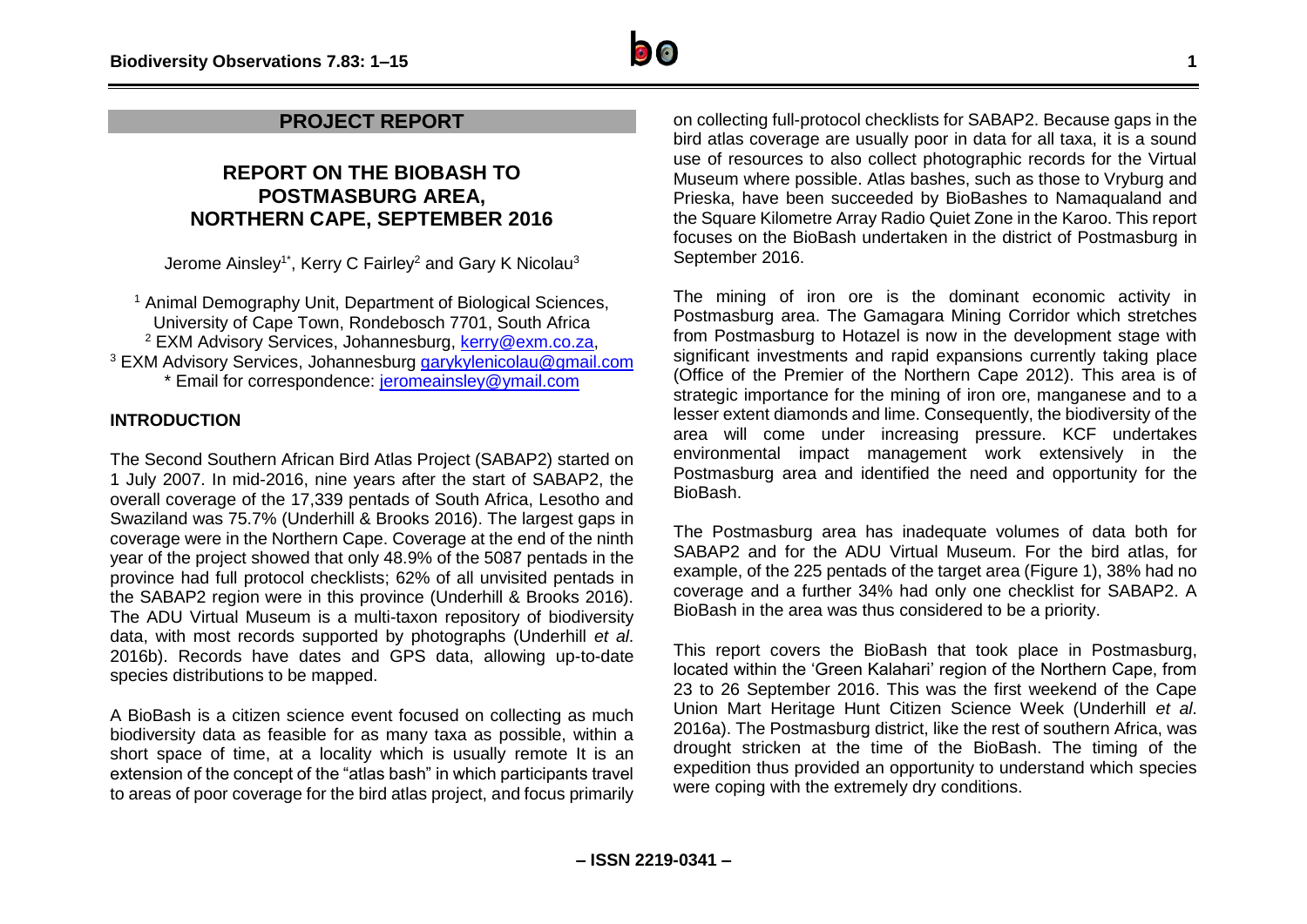

*Figure 1. The 'battlemap', showing what was achieved at the Postmasburg Biobash. The 30 pentads marked with a V on the "Before" map on the left were*  atlased for the first time during the BioBash. The "After" map on the right shows the *number* of checklists completed per pentad during the BioBash. Full *protocol checklists were made for 64 pentads, 60 within this target area.*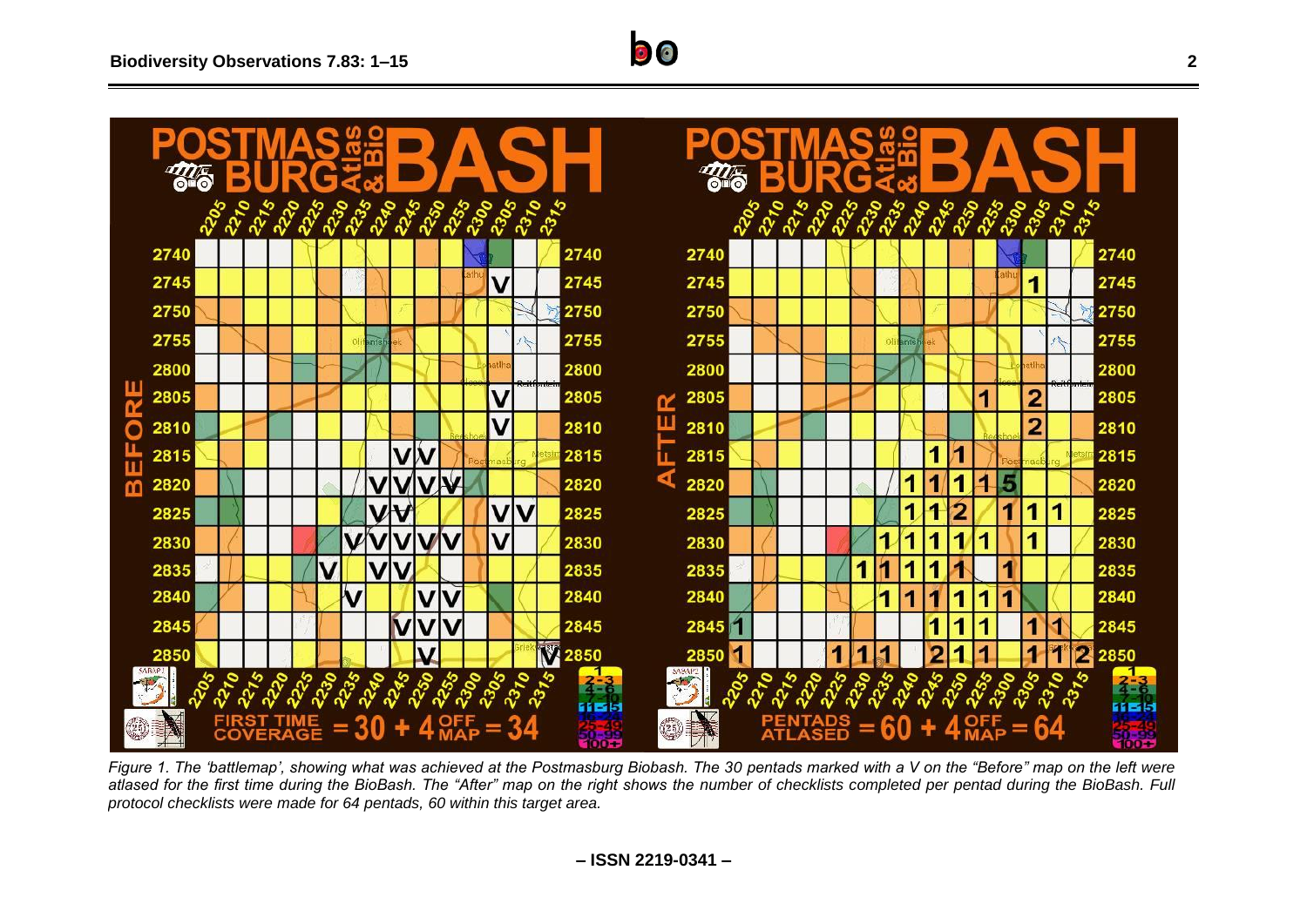#### **APPROACH**

The objective of the event was to bring together a diverse group of citizen scientists with the aim of collecting as much information as possible in a short space of time for collation in SABAP2 and the Virtual Museum, and to have fun while doing it.

KCF made use of here existing relationships with Kumba Iron Ore and local landowners to make prior arrangements for access to private land during the event. Information on the BioBash was also disseminated to local landowners prior to the event to create awareness about the event within the district.

Soetfontein Gasteplaas, located 5 km south of Postmasburg, was identified as a base for operations. The participants were Gary Nicolau, Niall Perrins, Nik Barker, Grant Fairley, Trent Fairley, Lisl van Deventer, Jerome Ainsley and Kerry Fairley from Gauteng, Megan Loftie-Eaton from Hoedspruit,Limpopo and Altha Liebenberg from Danielskuil.,Northern Cape. In addition, Vincent Parker, who undertakes a great deal of atlasing in the northern Northern Cape (Parker 2016), diverted from his usual atlasing programme to participate in the Postmasburg BioBash. Vincent had been in the area for some days before the BioBash. The citizen scientists represented a wide range of interests and expertise across multiple taxa. This proved beneficial in obtaining records for both SABAP2 and the Virtual Museum.

The group of citizen scientists was joined by local farmers (who had kindly granted access to their properties) and representatives of Kumba Iron Ore (who had also granted access) for a braai on the Friday night at Soetfontein Gasteplaas. Before dinner, Niall Perrins gave a short presentation on the BirdLasser app (Nel *et al*. 2016) and Megan Loftie-Eaton and Gary Nicolau spoke about submitting records to the Virtual Museum (Underhill et al. 2016a). These talks inspired Jaline Versfeld, a resident in the audience, to apply for her ADU



Common Lesser Thick-tail: Jaline Versfeld

*Figure 2. Jaline Versfeld's first contribution to the ADU Virtual Museum was also the first record in ScorpionMAP for the quarter degree grid cell 2823AC. The species is* Uroplectes carinatus. *See*  <http://vmus.adu.org.za/?vm=ScorpionMAP-1789>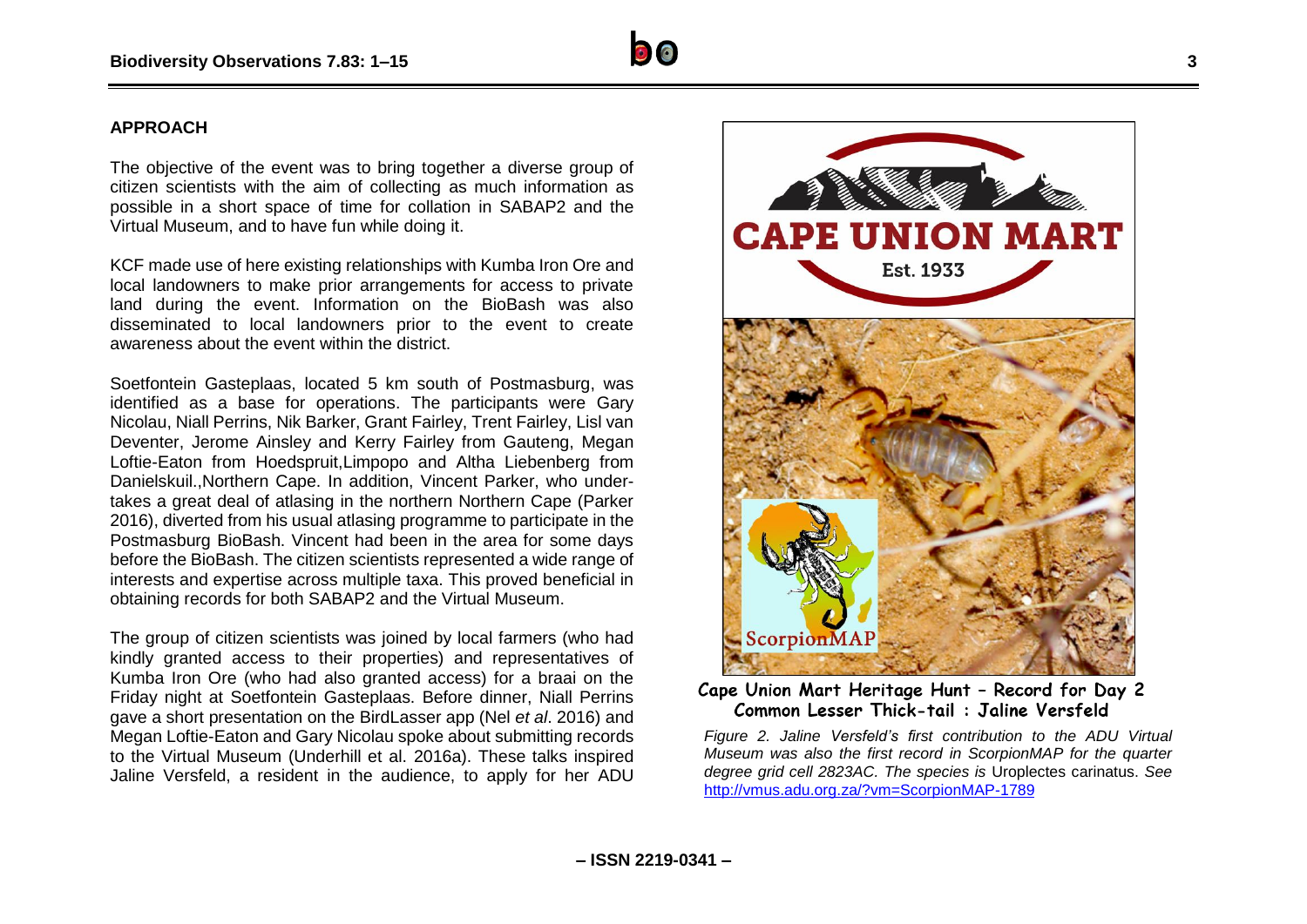

observer number right away, and she submitted her first VM record next morning (Figure 2).

The braai was also an opportunity to exchange information on access to pentads and road routes within the area. This helped maximise the habitats which the team was able to visit within pentads, and revealed routes into pentads which had been thought to be inaccessible.

Citizen scientists operated in four teams during the BioBash. Each team member had their own laminated copy of the "Battlemap" showing which pentads had been bird atlased prior to the BioBash (Figure 1). Vehicles displayed "Citizen Scientist – Postmasburg BioBash decals, to maximise the opportunity of collecting information.



*during the Postmasburg BioBash. See Parker (2016).*

For most participants, bird atlasing was the primary focus; everyone was encouraged to be opportunistic in collecting photographic data for the ADU Virtual Museum atlas projects. Some team members focused on collecting Virtual Museum records. A moth trap was put out each night at Soetfontein by Altha Liebenberg. Vincent Parker atlased by bicycle, focusing on the pentads close to the accommodation at Soetfontein (Figure 3).

## **RESULTS**

Over the Biobash weekend 64 full protocol atlas checklists were completed for 55 pentads. Of these, 31 were first checklists for pentads (Figure 1). The Postmasburg BioBash resulted in SABAP2 coverage for the Northern Cape increasing by 0.6%. A total of 80 Virtual Museum records were also collected. Apparent range extensions were noted for a number of bird and reptile species.

#### **Birds**

A total of 161 species were recorded on the 64 checklists in the 55 pentads (Appendix 1). 1,918 records were contained on the full protocol checklists, an average of 30.0 records per checklist.

No species was recorded in every one of the 55 pentads visited. The Kalahari Scrub Robin was found in 53 of the 55 pentads, and 12 species were recorded in more than 70% of the pentads, i.e. 39 or more pentads (Table 1). These can be considered as the characteristic bird species of this region.

32 species were recorded only once during the Postmasburg BioBash (Table 2). In this regard, the number of raptors observed only once was unexpectedly large: Greater Kestrel, Black-shouldered Kite, Lesser-spotted Eagle, Tawny Eagle and Cape Vulture. Two alien species were also recorded once, apparently expanding their ranges *Figure 3. Vincent Parker used a bicycle as means of transport while atlasing* into the area (Common Starling and Common Myna).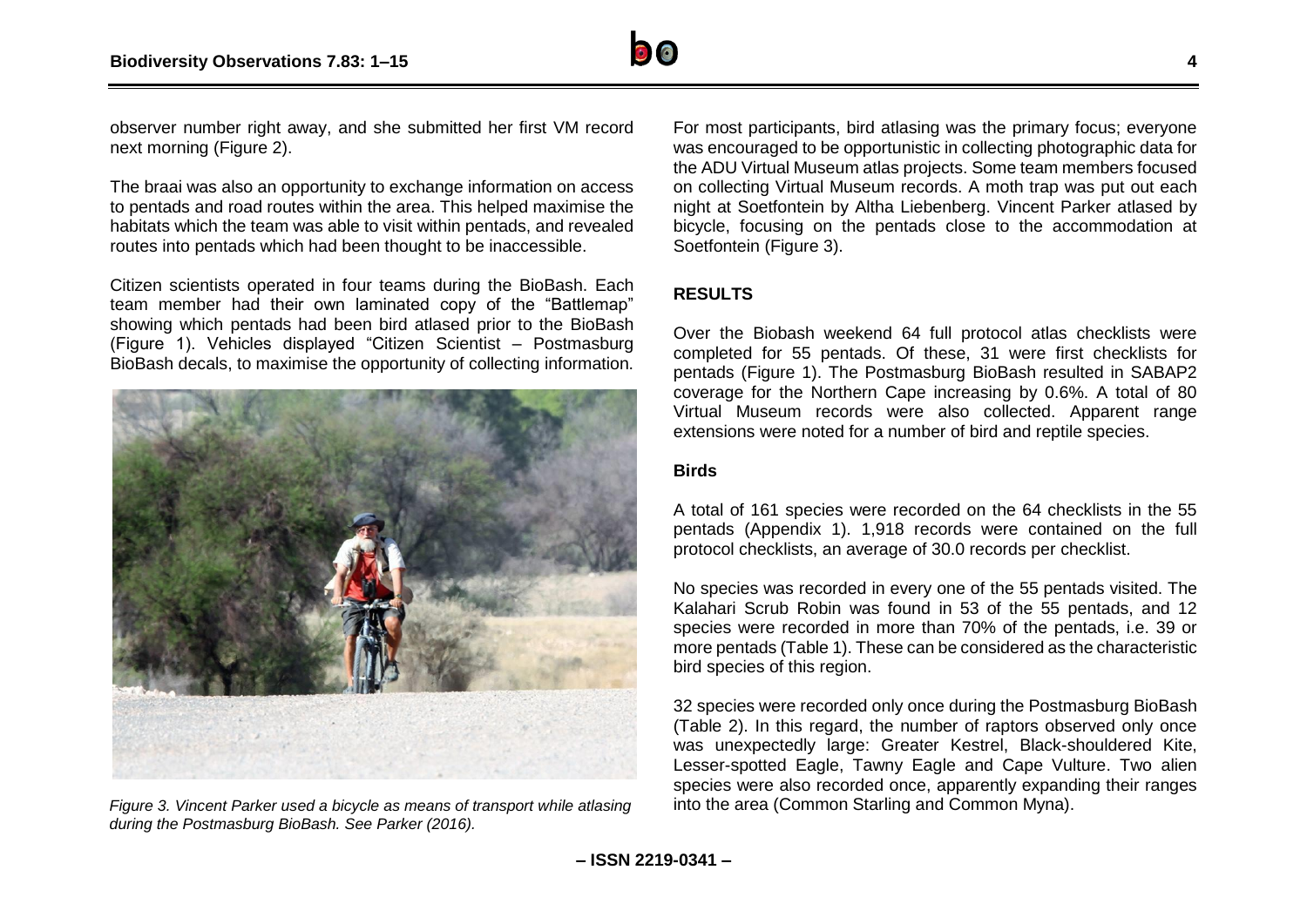

A record of a bird species for SABAP2 triggers an Out of Range Form (ORF) if it was not recorded in that Quarter Degree Grid Cell in the first bird atlas (SABAP1) or it has not so far been recorded in that pentad or the nine adjacent pentads during SABAP2 (M. Brooks pers. comm.). The species which generated ORFs (Table 3) during the Postmasburg BioBash can be attributed to one of two factors: poor coverage of the area during SABAP1 and SABAP2 to date, or to genuine range changes. The distribution changes revealed by the Postmasburg BioBash are investigated in more depth by Ainsley (2016).

Of particular interest were species listed in the Red Data Book for Birds (Taylor et al. 2015). There were nine species within various threat categories. These are marked in bold in Appendix 1. The most abundant of these species, and therefore one for which the Postmasburg district has particular responsibility, was the "Endangered" Lappet-faced Vulture, with a reporting rate of 11%. The "Near-threatened" Kori Bustard and the "Endangered" Ludwig's Bustard had reporting rates of 6%.

*Table 1. Species recorded in 70% or more of the 55 pentads during the Postmasburg BioBash, September 2016.*

| <b>Species</b>                                | <b>Pentads</b> |
|-----------------------------------------------|----------------|
| Kalahari Scrub Robin Cercotrichas paean       | 53             |
| Yellow Canary Crithagra flaviventris          | 48             |
| Scaly-feathered Finch Sporopipes squamifrons  | 48             |
| Cape Turtle Dove Streptopelia capicola        | 45             |
| <b>Black-chested Prinia Prinia flavicans</b>  | 45             |
| Fawn-coloured Lark Calendulauda africanoides  | 44             |
| Acacia Pied Barbet Tricholaema leucomela      | 42             |
| White-browed Sparrow-weaver Plocepasser mahal | 42             |
| Namaqua Dove Oena capensis                    | 41             |
| Eastern Clapper Lark Mirafra fasciolata       | 41             |
| Laughing Dove Streptopelia senegaensis        | 39             |
| Chestnut-vented Tit-babbler                   | 39             |

*Table 2. Species which were recorded on only one checklist during the Postmasburg BioBash, September 2016*

| Yellow-billed Egret Mesophoyx intermedia       |
|------------------------------------------------|
| Hamerkop Scopus umbrette                       |
| <b>Black-shouldered Kite Elanus caeruleus</b>  |
| Cape Vulture Gyps coprotheres                  |
| Lesser-spotted Eagle Clanga pomarine           |
| Tawny Eagle Aquila rapax                       |
| Red-knobbed Coot Fulica cristata               |
| Black-winged Stilt Himantopus himantopus       |
| Pied Avocet Recurvirostra avosetta             |
| Marsh Sandpiper Tringa stagnatilis             |
| Double-banded Sandgrouse Pterocles bicinctus   |
| Burchell's Sandgrouse Pterocles burchelli      |
| Spotted Eagle Owl Bubo africanus               |
| African Black Swift Apus barbatus              |
| Lilac-breasted Roller Coracias caudatus        |
| African Grey Hornbill Tockus nasutus           |
| Greater Kestrel Falco rupicoloides             |
| Cape Crow Corvus capensis                      |
| Karoo Long-billed Lark Certhilauda subcoronata |
| Red-capped Lark Calandrella cinereal           |
| Large-billed Lark Galerida magnirostris        |
| Barn Swallow Hirundo rustica                   |
| Pearl-breasted Swallow Hirundo dimidiate       |
| African Reed Warbler Acrocephalus baeticatus   |
| Tawny-flanked Prinia Prinia subflava           |
| Common Myna Acridotheres tristis               |
| Common Starling Sturnus vulgaris               |
| Capped Wheatear Oenanthe pileate               |
| Marico Sunbird Cinnyris mariquensis            |
| Red-billed Firefinch Lagonosticta senegala     |
| Long-billed Pipit Anthus similis               |
| Plain-backed Pipit Anthus leucophrys           |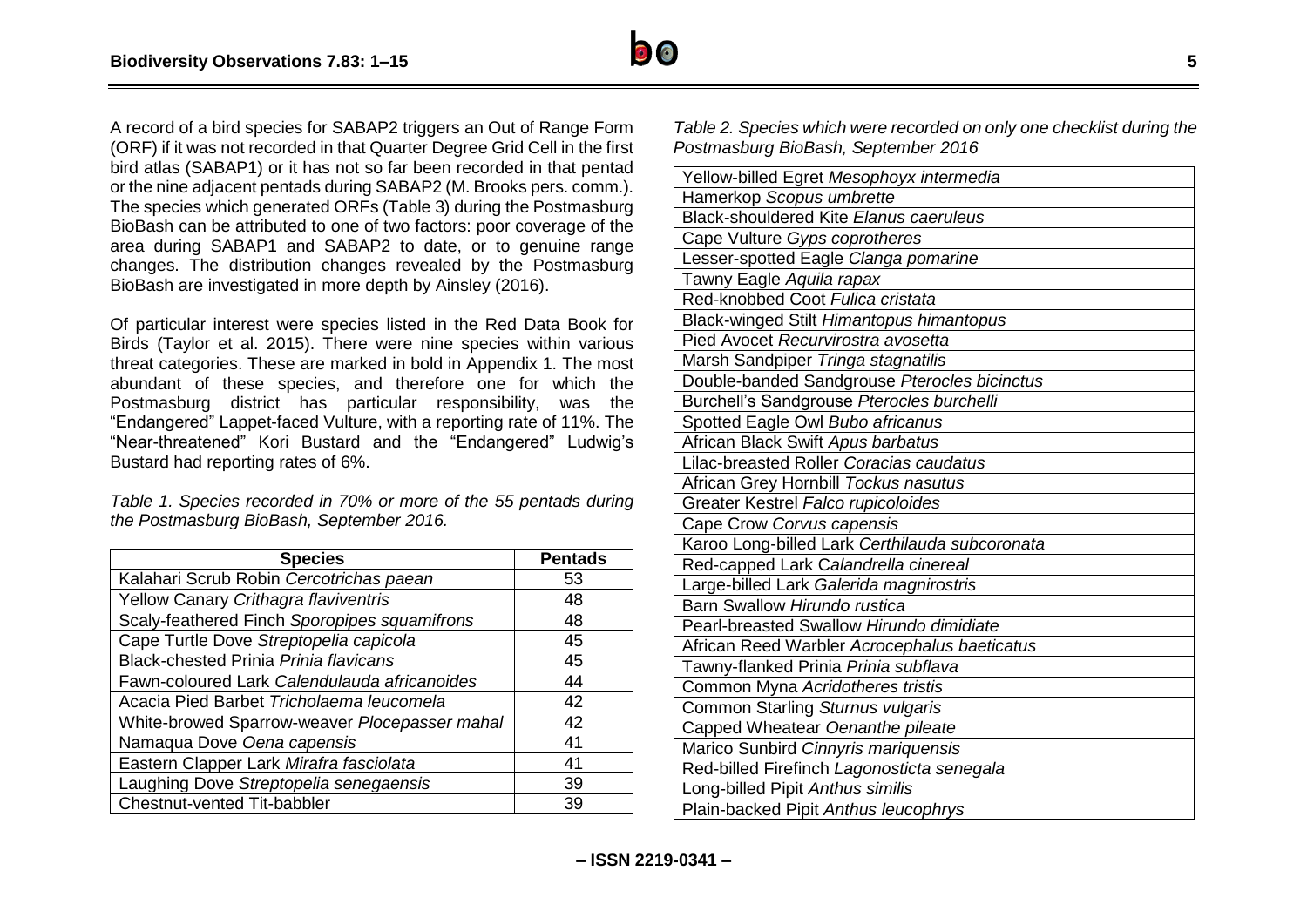*Table 3. Species which generated Out of Range Forms (ORFs) during the Postmasburg BioBash, September 2016*

| <b>Species</b>                                    |
|---------------------------------------------------|
| Orange River Francolin Scleroptila gutturalis     |
| Cape Vulture Gyps coprotheres                     |
| Black-chested Snake Eagle Circaetus pectoralis    |
| Lesser-spotted Eagle Clanga pomarine              |
| Pied Avocet Recurvirostra avosetta                |
| Red-eyed Dove Streptopelia semitorquata           |
| African Black Swift Apus barbatus                 |
| Brown-hooded Kingfisher Halcyon albiventris       |
| Cardinal Woodpecker Dendropicos fuscescens        |
| Cape Penduline Tit Anthoscopus minutus            |
| Red-capped Lark Calandrella cinereal              |
| Chestnut-backed Sparrow-Lark Eremopterix leucotis |
| Brown-throated Martin Riparia paludicola          |
| Neddicky Cisticola fulvicapilla                   |
| Zitting Cisticola Cisticola juncidis              |
| Yellow-bellied Eremomela Eremomela icteropygialis |
| Common Myna Acridotheres tristis                  |
| Karoo Chat Cercomela schlegelii                   |
| Great Sparrow Passer motitensis                   |
| Southern Grey-headed Sparrow Passer diffuses      |
| Green-winged Pytilia Pytilia melba                |
| Red-billed Firefinch Lagonosticta senegala        |
| Common Waxbill Estrilda astrild                   |

#### **Virtual Museum records**

A total of 80 records, for 10 of the 17 sections of the ADU Virtual Museum, were gathered during the Postmasburg BioBash; there were 33 records of butterflies and moths, and 14 of mammals (Table 4). A full account of the results, and the observed range extensions is provided by Nicolau *et al*. (in press).

*Table 4. Photographic records submitted to each section of the ADU Virtual Museum from the Postmasburg BioBash, September 2016*

| <b>VM Section</b> | <b>Number of records</b> |
|-------------------|--------------------------|
| MammaIMAP         | 14                       |
| OdonataMAP        |                          |
| LepiMAP           | 33                       |
| <b>PHOWN</b>      |                          |
| SpiderMAP         |                          |
| LacewingMAP       | 3                        |
| <b>ReptileMAP</b> | 9                        |
| <b>TreeMAP</b>    |                          |
| ScorpionMAP       | 2                        |
| DungbeetleMAP     |                          |

#### **GENERAL OBSERVATIONS**

There was a major advantage in having undertaken pre-arranged access to pentads. Frequently, on atlas bashes pentad surveys need to be done from a short section of a public road from within a pentad. Inevitably, without access to all the habitats within a pentad, the atlas checklists tend to be shorter and Virtual Museum records fewer. It is not always possible to pre-arrange access to private property in the target areas for a BioBash. But having this luxury in Postmasburg meant that atlas checklists and Virtual Museum records were more comprehensive.

The Friday night braai with the local farming and mining community was a great success. It fostered a spirit of cooperation and common goals, and future BioBashes to the district will be welcomed as a result. The presentations at the braai were a valuable channel for the communication of information.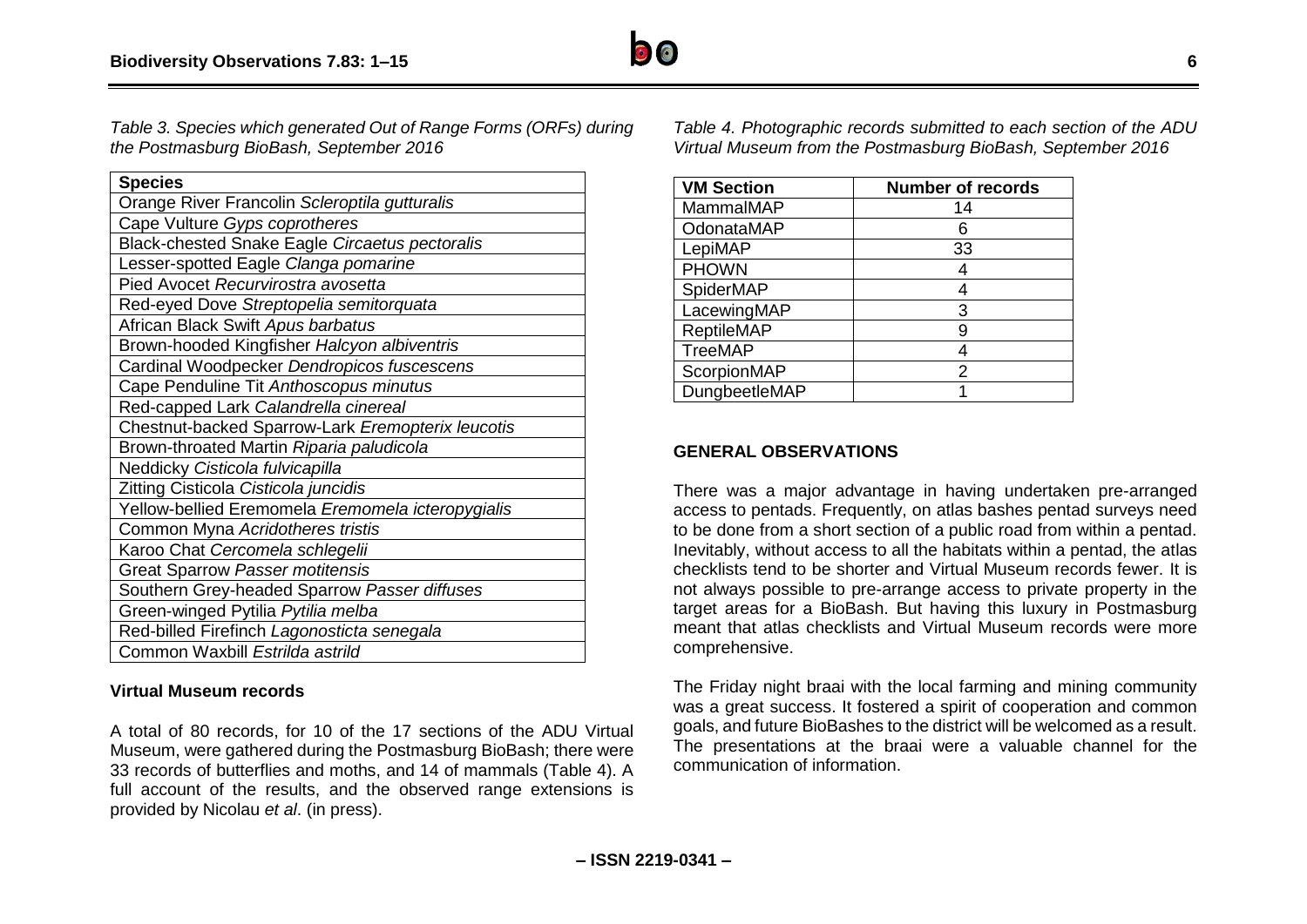

The availability of a printed leaflet would further improve communication. The mission of the ADU, as well as the rationale behind BioBashes, should be available on a two to three page handout. This should be made available in Afrikaans and English for landowners and their families to keep and read at their leisure.

A leaflet like this would also help during interactions with farmers encountered on the road. All of them responded positively to the car decals, and to being shown the "battlemap". An invitation to atlas on their land usually followed.

BioBashes are fun. It needs to be remembered that participants are giving of their own leisure time and need to be given freedom to explore without the event becoming too prescriptive. As a result, at the end of this BioBash the participants asked: "So, when is the next one?" On the Postmasburg side, people have asked: "When are we coming back?" There is enthusiasm for the idea of another Postmasburg BioBash.

The success of the Postmastberg Biobash and the positive experience for those involved mean that future biobashes in the region are highly recommended. These future events would serve to further improve coverage, but should be scheduled to explore seasonal variation and particularly the differences in the biodiversity after rain has fallen. Events in summer are especially needed to record Palearctic migrant birds.

Gamification is defined as "persuasive motivation" and it is clear the atlas coverage maps are intensely motivating, and especially the gaps in them (Ainsley & Underhill in press). Finding new species for the area and exploring virgin pentads constitutes an important element of gamification. One BioBasher who also plays "Pokémon Go" remarked that BioBashing was "Like Pokémon Go, but in real life".

#### **CONCLUSIONS**

A large amount of meaningful data for both SABAP2 and the ADU Virtual Museum were gathered in a short space of time. This information will be used in a variety of ways to contribute to a better of understanding of the distribution of biodiversity, especially in areas that are under pressure of development. The BioBash concept is invaluable in generating these data. Citizen scientists give generously of their time and resources to contribute to such events and have a lot of fun during the event doing it.

#### **ACKNOWLEDGEMENTS**

Thanks to the citizen scientists who participated so enthusiastically in the Postmasburg BioBash, and who helped gather valuable biodiversity data in an area where this information is sparse. We are grateful to the landowners around Postmasburg for being sympathetic to our aims, and allowing us access to their properties. We acknowledge the role of Birdlasser for setting up the event for this project. EXM Advisory Services sponsored the braai. Etienne Marais commented on a draft and acted as Guest Editor for this paper.

#### **IMPORTANT LINKS**

The Facebook Group for the Postmasburg BioBash is at <https://www.facebook.com/groups/Postmasburg.Atlasbash/>

The Facebook Page for the Animal Demography Unit is at <https://www.facebook.com/animal.demography.unit>

The website of the Second Southern African Bird Atlas Project is at <http://sabap2.adu.org.za/>

The website of the ADU Virtual Museum is at<http://vmus.adu.org.za/>

The website for the BirdLasser app is at [http://www.birdlasser.com](http://www.birdlasser.com/)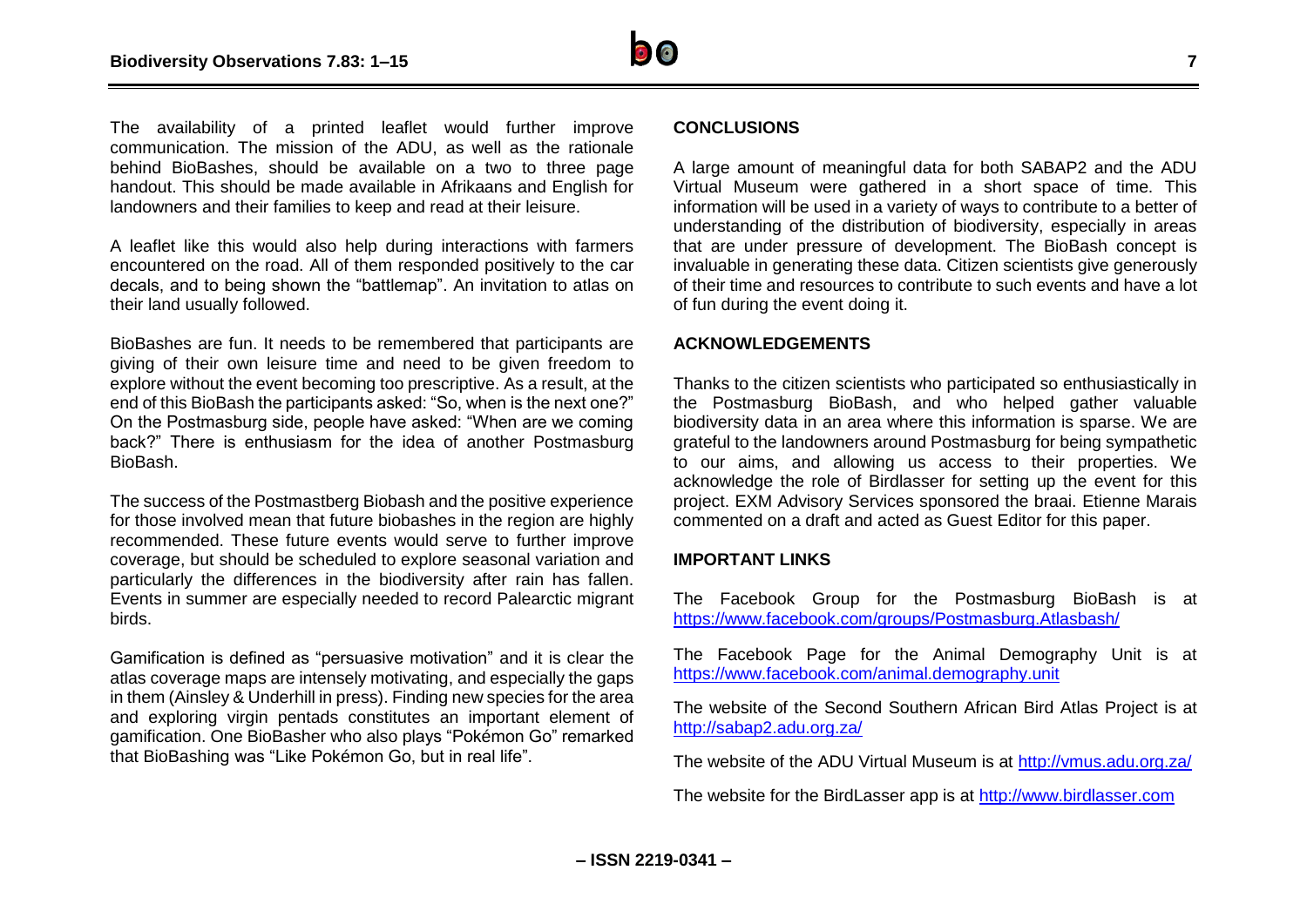

#### **REFERENCES**

**Ainsley J** in press. Changing bird distributions as revealed by the Postmasburg BioBash, September 2016. Biodiversity Observations 7: in press.

**Ainsley J, Underhill LG** in press. Gamification (persuasive design) in the Southern African Bird Atlas Project (SABAP2). Die Volgelwelt.

**Office of the Premier of the Northern Cape** 2012. Northern Cape: Provincial development and resource development plan/provincial spatial development framework (PSDF). Department of Cooperative Government, Human Settlements and Traditional Affairs, Kimberley. Available online at [http://northerncapepsdf.co.za/wp](http://northerncapepsdf.co.za/wp-content/uploads/Northern_Cape_PSDF_22_August_2012.pdf)[content/uploads/Northern\\_Cape\\_PSDF\\_22\\_August\\_2012.pdf](http://northerncapepsdf.co.za/wp-content/uploads/Northern_Cape_PSDF_22_August_2012.pdf)

**Nicolau, GK, Ainsley J & Fairley KC** in press. ADU Virtual Museum records collated from the Postmasburg area in 2016. Biodiversity Observations 7: in press.

**Parker V** 2016. Range changes among bird species in the far Northern Cape. Biodiversity Observations 7.65: 1–13. Available online at <http://bo.adu.org.za/content.php?id=258>

**Taylor MR, Peacock F, Wanless RW (eds)** 2015. The 2015 Eskom Red Data Book of Birds of South Africa, Lesotho and Swaziland. BirdLife South Africa. Johannesburg:

**Underhill LG & Brooks M** 2016. SABAP2 after nine years, mid 2007– mid 2016: coverage progress and priorities for the Second Southern African Bird Atlas Project. Biodiversity Observations 7.37: 1–17. Available online at<http://bo.adu.org.za/content.php?id=230>

**Underhill LG, Loftie-Eaton M, Brooks M, Ainsley J.** 2016a. Animal Demography Unit Citizen Science Week, 24 September to 2 October 2016: Cape Union Mart Heritage Hunt. Biodiversity Observations 7.75: 1–9. Available online at<http://bo.adu.org.za/content.php?id=268>

**Underhill LG, Navarro RA, Loftie-Eaton M, Oschadleus HD** *et al*. 2016b. Fieldwork Protocol for the ADU Virtual Museum: How to Photo Hunt, aka PHUNT. Biodiversity Observations in press.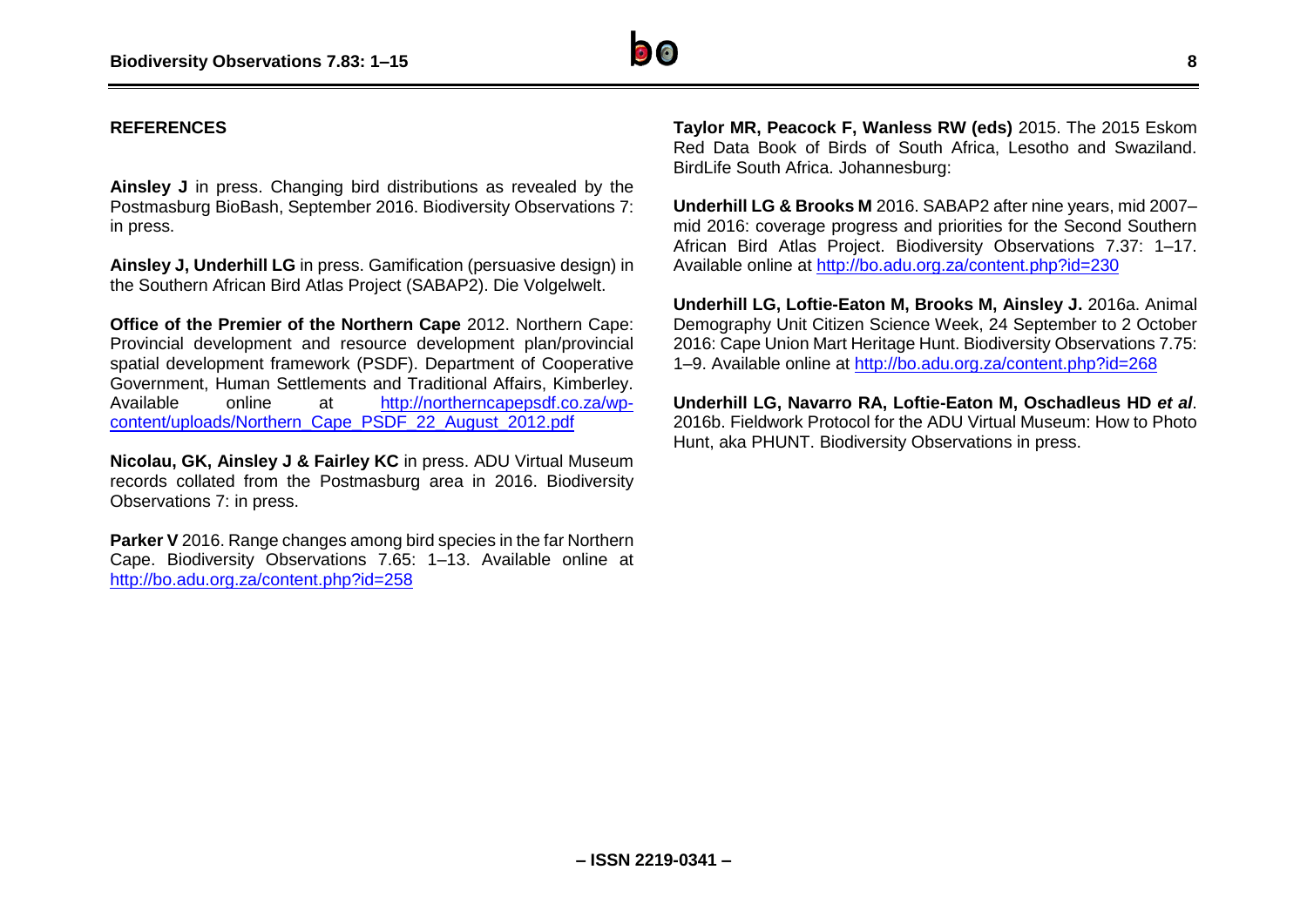

# **Appendix 1 – The Postmasburg BioBash Bird List**

This appendix lists all the bird species recorded during the Postmasburg BioBash, 23–26 September 2016. The English and Afrikaans common names are given, followed by the scientific name. The Reporting Rate for a species is the percentage of checklists on which a species has been recorded. This is based on 64 full protocol atlas checklists completed for 55 pentads during the Postmasburg BioBash. Species in threat categories are in bold type, and the threat category is given. The threat category is global, unless it is specified as regional (ie applying to South Africa, Lesotho and Swaziland) (Taylor et al. 2015).

| <b>English</b>              | <b>Afrikaans</b>         | <b>Scientific name</b>    | <b>Reporting Rate (%)</b> |
|-----------------------------|--------------------------|---------------------------|---------------------------|
| Kalahari Scrub Robin        | Kalahariwipstert         | Erythropygia paena        | 96                        |
| Scaly-feathered Finch       | Baardmannetjie           | Sporopipes squamifrons    | 87                        |
| <b>Yellow Canary</b>        | Geelkanarie              | Crithagra flaviventris    | 87                        |
| Cape Turtle Dove            | <b>Gewone Tortelduif</b> | Streptopelia capicola     | 82                        |
| <b>Black-chested Prinia</b> | Swartbandlangstertjie    | Prinia flavicans          | 82                        |
| Fawn-coloured Lark          | Vaalbruinlewerik         | Calendulauda africanoides | 80                        |
| <b>Acacia Pied Barbet</b>   | Bonthoutkapper           | Tricholaema leucomelas    | 76                        |
| White-browed Sparrow-weaver | Koringvoël               | Plocepasser mahali        | 76                        |
| Namaqua Dove                | Namakwaduifie            | Oena capensis             | 75                        |
| Eastern Clapper Lark        | Hoëveldklappertjie       | Mirafra fasciolata        | 75                        |
| <b>Laughing Dove</b>        | Rooiborsduifie           | Spilopelia senegalensis   | 71                        |
| African Red-eyed Bulbul     | Rooioogtiptol            | Pycnonotus nigricans      | 71                        |
| Chestnut-vented Tit-babbler | Bosveldtjeriktik         | Sylvia subcaerulea        | 71                        |
| Sociable Weaver             | Versamelvoël             | Philetairus socius        | 69                        |
| Pied Crow                   | Witborskraai             | Corvus albus              | 67                        |
| Lark-like Bunting           | Vaalstreepkoppie         | Emberiza impetuani        | 67                        |
| Namaqua Sandgrouse          | Kelkiewyn                | Pterocles namaqua         | 62                        |
| Ant-eating Chat             | Swartpiek                | Myrmecocichla formicivora | 58                        |
| <b>Cape Glossy Starling</b> | Kleinglansspreeu         | Lamprotornis nitens       | 56                        |
| <b>Fiscal Flycatcher</b>    | Fiskaalvlieëvanger       | Sigelus silens            | 54                        |
| Southern Masked Weaver      | Swartkeelgeelvink        | Ploceus velatus           | 54                        |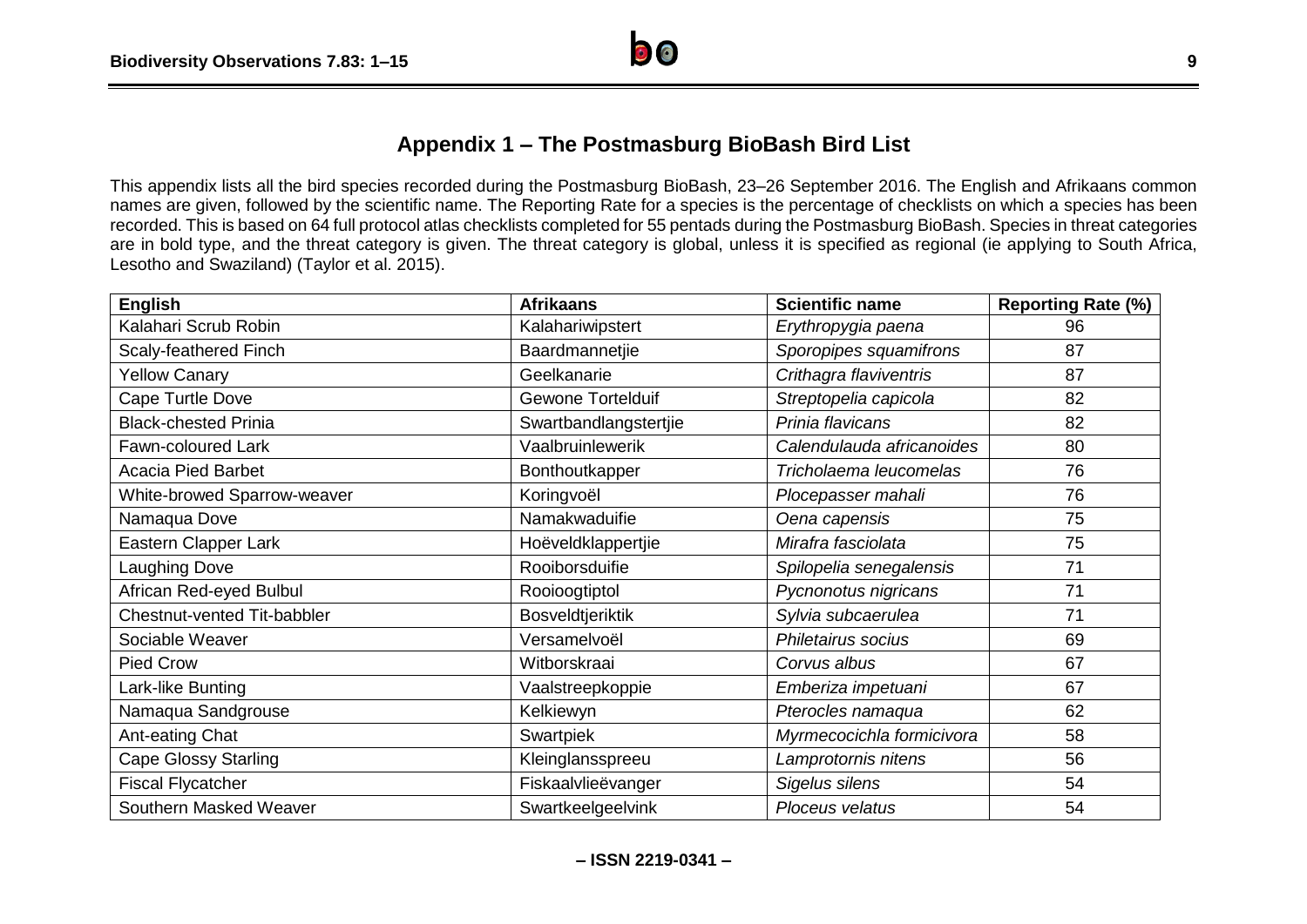| <b>English</b>                  | <b>Afrikaans</b>        | <b>Scientific name</b>      | <b>Reporting Rate (%)</b> |
|---------------------------------|-------------------------|-----------------------------|---------------------------|
| Northern Black Korhaan          | Witvlerkkorhaan         | Afrotis afraoides           | 52                        |
| <b>Southern Fiscal</b>          | Fiskaallaksman          | Lanius collaris             | 52                        |
| Cape Sparrow                    | Gewone Mossie           | Passer melanurus            | 52                        |
| <b>Pririt Batis</b>             | Priritbosbontrokkie     | <b>Batis pririt</b>         | 49                        |
| <b>Yellow-bellied Eremomela</b> | Geelpensbossanger       | Eremomela icteropygialis    | 47                        |
| <b>White-backed Mousebird</b>   | Witkruismuisvoël        | Colius colius               | 45                        |
| <b>Greater Striped Swallow</b>  | Grootstreepswael        | Cecropis cucullata          | 45                        |
| Ashy Tit                        | Akasiagrysmees          | Parus cinerascens           | 44                        |
| <b>Rufous-eared Warbler</b>     | Rooioorlangstertjie     | Malcorus pectoralis         | 40                        |
| <b>Brown-crowned Tchagra</b>    | Rooivlerktjagra         | Tchagra australis           | 38                        |
| <b>Crimson-breasted Shrike</b>  | Rooiborslaksman         | Laniarius atrococcineus     | 38                        |
| <b>Red-faced Mousebird</b>      | Rooiwangmuisvoël        | Urocolius indicus           | 36                        |
| Spike-heeled Lark               | Vlaktelewerik           | Chersomanes albofasciata    | 36                        |
| <b>Rock Martin</b>              | Kransswael              | Ptyonoprogne fuligula       | 36                        |
| <b>Familiar Chat</b>            | Gewone Spekvreter       | Oenanthe familiaris         | 36                        |
| <b>Red-headed Finch</b>         | Rooikopvink             | Amadina erythrocephala      | 36                        |
| Grey-backed Sparrow-Lark        | Grysruglewerik          | Eremopterix verticalis      | 34                        |
| Hadeda Ibis                     | Hadeda                  | Bostrychia hagedash         | 33                        |
| <b>Helmeted Guineafowl</b>      | <b>Gewone Tarentaal</b> | Numida meleagris            | 31                        |
| <b>Pale Chanting Goshawk</b>    | Bleeksingvalk           | Melierax canorus            | 31                        |
| <b>Crowned Lapwing</b>          | Kroonkiewiet            | Vanellus coronatus          | 29                        |
| <b>Bokmakierie</b>              | <b>Bokmakierie</b>      | Telophorus zeylonus         | 29                        |
| <b>Chat Flycatcher</b>          | Grootvlieëvanger        | <b>Bradornis infuscatus</b> | 29                        |
| Dusky Sunbird                   | Namakwasuikerbekkie     | Cinnyris fuscus             | 29                        |
| Sabota Lark                     | Sabotalewerik           | Calendulauda sabota         | 27                        |
| Long-billed Crombec             | Bosveldstompstert       | Sylvietta rufescens         | 27                        |
| Red-crested Korhaan             | Boskorhaan              | Lophotis ruficrista         | 25                        |
| Speckled Pigeon                 | Kransduif               | Columba guinea              | 25                        |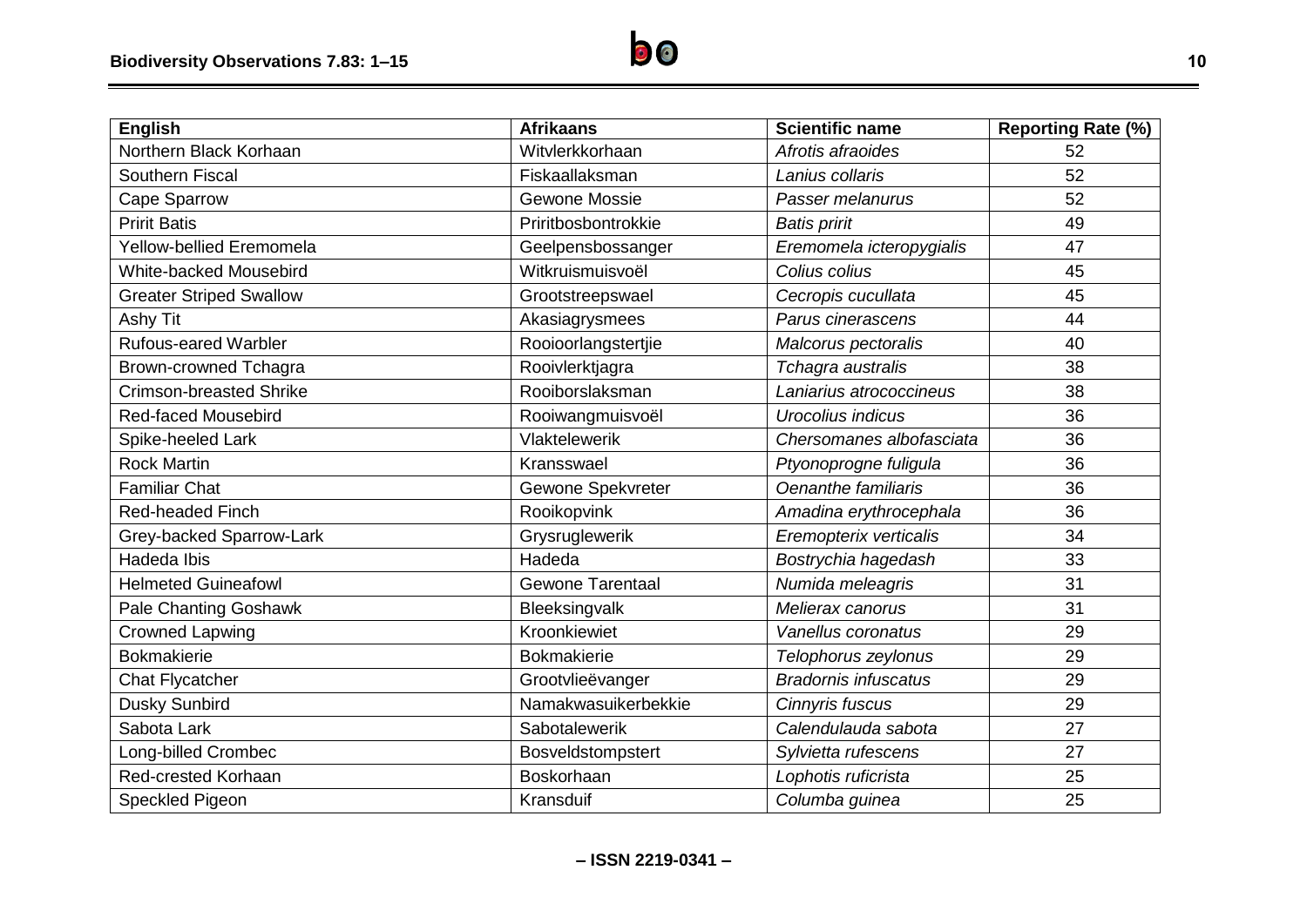| <b>English</b>                    | <b>Afrikaans</b>      | <b>Scientific name</b>      | <b>Reporting Rate (%)</b> |
|-----------------------------------|-----------------------|-----------------------------|---------------------------|
| Cape Penduline Tit                | Kaapse Kapokvoël      | Anthoscopus minutus         | 25                        |
| Neddicky                          | Neddikkie             | Cisticola fulvicapilla      | 25                        |
| <b>Little Swift</b>               | Kleinwindswael        | Apus affinis                | 24                        |
| <b>Brubru</b>                     | Bontroklaksman        | Nilaus afer                 | 24                        |
| Cape Wagtail                      | Gewone Kwikkie        | Motacilla capensis          | 24                        |
| <b>Blacksmith Lapwing</b>         | <b>Bontkiewiet</b>    | Vanellus armatus            | 22                        |
| <b>White-rumped Swift</b>         | Witkruiswindswael     | Apus caffer                 | 22                        |
| <b>Swallow-tailed Bee-eater</b>   | Swaelstertbyvreter    | Merops hirundineus          | 22                        |
| <b>Violet-eared Waxbill</b>       | Koningblousysie       | Uraeginthus granatina       | 22                        |
| European Bee-eater                | Europese Byvreter     | Merops apiaster             | 20                        |
| Southern Grey-headed Sparrow      | Gryskopmossie         | Passer diffusus             | 20                        |
| <b>Red-billed Quelea</b>          | Rooibekkwelea         | Quelea quelea               | 20                        |
| <b>Black-throated Canary</b>      | Bergkanarie           | Crithagra atrogularis       | 20                        |
| Fork-tailed Drongo                | Mikstertbyvanger      | Dicrurus adsimilis          | 18                        |
| <b>Common Scimitarbill</b>        | Swartbekkakelaar      | Rhinopomastus<br>cyanomelas | 15                        |
| <b>Karoo Thrush</b>               | Geelbeklyster         | Turdus smithii              | 15                        |
| <b>Crested Barbet</b>             | Kuifkophoutkapper     | Trachyphonus vaillantii     | 13                        |
| <b>Cardinal Woodpecker</b>        | Kardinaalspeg         | Dendropicos fuscescens      | 13                        |
| <b>Wattled Starling</b>           | Lelspreeu             | Creatophora cinerea         | 13                        |
| <b>House Sparrow</b>              | Huismossie            | Passer domesticus           | 13                        |
| <b>Black-faced Waxbill</b>        | Swartwangsysie        | Estrilda erythronotos       | 13                        |
| <b>White-throated Canary</b>      | Witkeelkanarie        | Crithagra albogularis       | 13                        |
| <b>Egyptian Goose</b>             | Kolgans               | Alopochen aegyptiaca        | 11                        |
| Lappet-faced Vulture (Endangered) | Swartaasvoël          | <b>Torgos tracheliotus</b>  | 11                        |
| Red-eyed Dove                     | Grootringduif         | Streptopelia semitorquata   | 11                        |
| African Hoopoe                    | Hoephoep              | Upupa africana              | 11                        |
| Southern Yellow-billed Hornbill   | Geelbekneushoringvoël | <b>Tockus leucomelas</b>    | 11                        |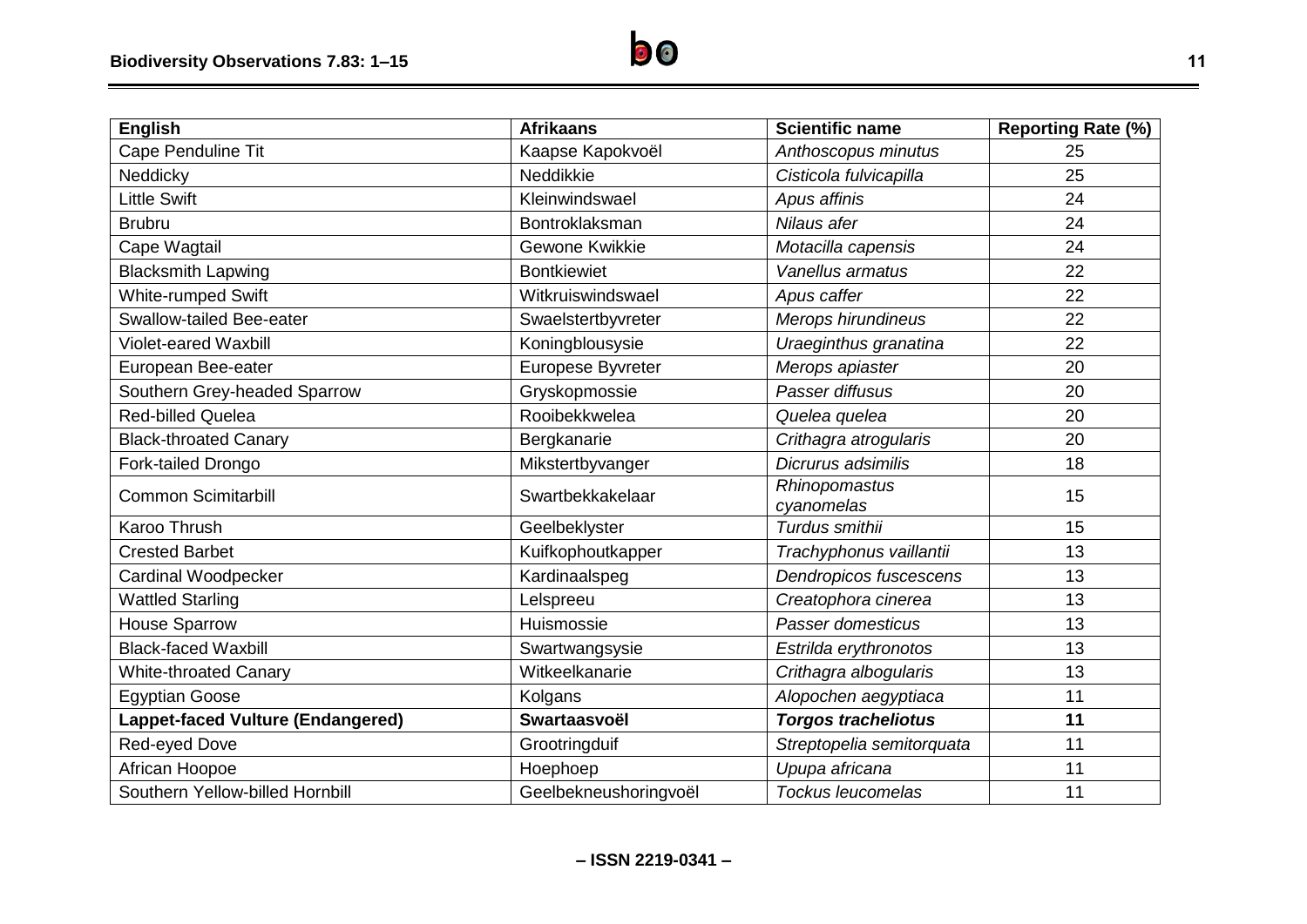| <b>English</b>              | <b>Afrikaans</b>                | <b>Scientific name</b>       | <b>Reporting Rate (%)</b> |
|-----------------------------|---------------------------------|------------------------------|---------------------------|
| Grey-backed Cisticola       | Grysrugtinktinkie               | Cisticola subruficapilla     | 11                        |
| <b>Groundscraper Thrush</b> | Gevlekte Lyster                 | Psophocichla litsitsirupa    | 11                        |
| Karoo Scrub Robin           | Slangverklikker                 | Erythropygia coryphaeus      | 11                        |
| Marico Flycatcher           | Maricovlieëvanger               | <b>Bradornis mariquensis</b> | 11                        |
| <b>African Pipit</b>        | Gewone Koester                  | Anthus cinnamomeus           | 11                        |
| Orange River Francolin      | Kalaharipatrys                  | Scleroptila gutturalis       | 9                         |
| Gabar Goshawk               | Witkruissperwer (Kleinsingvalk) | Micronisus gabar             | $9\,$                     |
| African Palm Swift          | Palmwindswael                   | Cypsiurus parvus             | 9                         |
| <b>Desert Cisticola</b>     | Woestynklopkloppie              | Cisticola aridulus           | 9                         |
| Pale-winged Starling        | Bleekvlerkspreeu                | Onychognathus nabouroup      | 9                         |
| Green-winged Pytilia        | Gewone Melba                    | Pytilia melba                | 9                         |
| <b>Common Waxbill</b>       | Rooibeksysie                    | Estrilda astrild             | $\boldsymbol{9}$          |
| Spotted Thick-knee          | Gewone Dikkop                   | <b>Burhinus capensis</b>     | $\overline{7}$            |
| <b>Three-banded Plover</b>  | Driebandstrandkiewiet           | Charadrius tricollaris       | $\overline{7}$            |
| <b>Rock Dove</b>            | Tuinduif                        | Columba livia                | $\overline{7}$            |
| Rufous-cheeked Nightjar     | Rooiwangnaguil                  | Caprimulgus rufigena         | $\overline{7}$            |
| Brown-hooded Kingfisher     | Bruinkopvisvanger               | Halcyon albiventris          | $\overline{7}$            |
| Pygmy Falcon                | Dwergvalk                       | Polihierax semitorquatus     | $\overline{7}$            |
| <b>Fairy Flycatcher</b>     | Feevlieëvanger                  | Stenostira scita             | $\overline{7}$            |
| <b>Zitting Cisticola</b>    | Landeryklopkloppie              | Cisticola juncidis           | $\overline{7}$            |
| Orange River White-eye      | Gariepglasogie                  | Zosterops pallidus           | $\overline{7}$            |
| Cape Robin-Chat             | Gewone Janfrederik              | Cossypha caffra              | $\overline{7}$            |
| Southern Red Bishop         | Rooivink                        | Euplectes orix               | 7                         |
| <b>African Quail-Finch</b>  | Gewone Kwartelvinkie            | Ortygospiza fuscocrissa      | $\overline{7}$            |
| <b>Cape Bunting</b>         | Rooivlerkstreepkoppie           | Emberiza capensis            | $\overline{7}$            |
| <b>Common Ostrich</b>       | <b>Volstruis</b>                | Struthio camelus             | $6\phantom{1}6$           |
| <b>Western Cattle Egret</b> | Veereier (Bosluisvoël)          | <b>Bubulcus ibis</b>         | 6                         |
| <b>Black-headed Heron</b>   | Swartkopreier                   | Ardea melanocephala          | 6                         |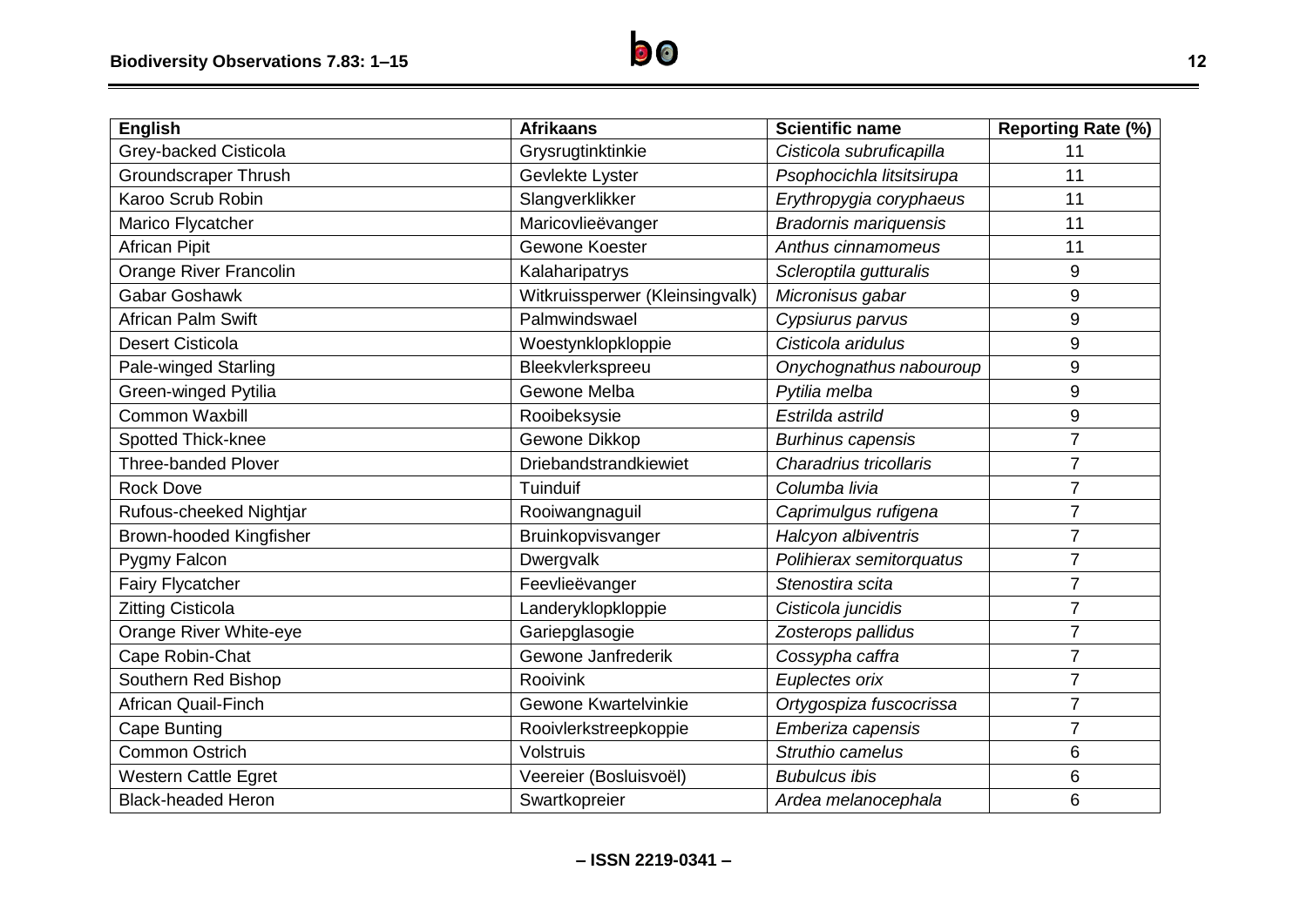| <b>English</b>                                      | <b>Afrikaans</b>      | <b>Scientific name</b>   | <b>Reporting Rate (%)</b> |
|-----------------------------------------------------|-----------------------|--------------------------|---------------------------|
| <b>Black-chested Snake Eagle</b>                    | Swartborsslangarend   | Circaetus pectoralis     | 6                         |
| Kori Bustard (Near-threatened)                      | Gompou                | <b>Ardeotis kori</b>     | 6                         |
| <b>Ludwig's Bustard (Endangered)</b>                | Ludwigpou             | <b>Neotis ludwigii</b>   | 6                         |
| Pearl-spotted Owlet                                 | Witkoluil             | Glaucidium perlatum      | 6                         |
| Lesser Honeyguide                                   | Kleinheuningwyser     | Indicator minor          | 6                         |
| Golden-tailed Woodpecker                            | Goudstertspeg         | Campethera abingoni      | 6                         |
| <b>Rock Kestrel</b>                                 | <b>Kransvalk</b>      | Falco rupicolus          | 6                         |
| <b>Brown-throated Martin</b>                        | Afrikaanse Oewerswael | Riparia paludicola       | 6                         |
| <b>Short-toed Rock Thrush</b>                       | Korttoonkliplyster    | Monticola brevipes       | 6                         |
| <b>Mountain Wheatear</b>                            | Bergwagter            | Myrmecocichla monticola  | 6                         |
| Shaft-tailed Whydah                                 | Pylstertrooibekkie    | Vidua regia              | 6                         |
| <b>Golden-breasted Bunting</b>                      | Rooirugstreepkoppie   | Emberiza flaviventris    | 6                         |
| Spur-winged Goose                                   | Wildemakou            | Plectropterus gambensis  | 4                         |
| South African Shelduck                              | Kopereend             | Tadorna cana             | 4                         |
| <b>Yellow-billed Duck</b>                           | Geelbekeend           | Anas undulata            | 4                         |
| <b>Red-billed Teal</b>                              | Rooibekeend           | Anas erythrorhyncha      | 4                         |
| <b>Reed Cormorant</b>                               | Rietduiker            | Microcarbo africanus     | 4                         |
| Secretarybird (Vulnerable)                          | Sekretarisvoël        | Sagittarius serpentarius | 4                         |
| <b>White-backed Vulture (Critically Endangered)</b> | Witrugaasvoël         | <b>Gyps africanus</b>    | 4                         |
| <b>Verreaux's Eagle (Regionally Vulnerable)</b>     | Witkruisarend         | Aquila verreauxii        | 4                         |
| <b>Pink-billed Lark</b>                             | Pienkbeklewerik       | Spizocorys conirostris   | 4                         |
| <b>Chestnut-backed Sparrow-Lark</b>                 | Rooiruglewerik        | Eremopterix leucotis     | 4                         |
| <b>White-throated Swallow</b>                       | Witkeelswael          | Hirundo albigularis      | 4                         |
| Levaillant's Cisticola                              | Vleitinktinkie        | Cisticola tinniens       | 4                         |
| Namaqua Warbler                                     | Namakwalangstertjie   | Phragmacia substriata    | 4                         |
| <b>Barred Wren-Warbler</b>                          | Gebande Sanger        | Calamonastes fasciolatus | 4                         |
| Karoo Chat                                          | Karoospekvreter       | Emarginata schlegelii    | 4                         |
| <b>Great Sparrow</b>                                | Grootmossie           | Passer motitensis        | 4                         |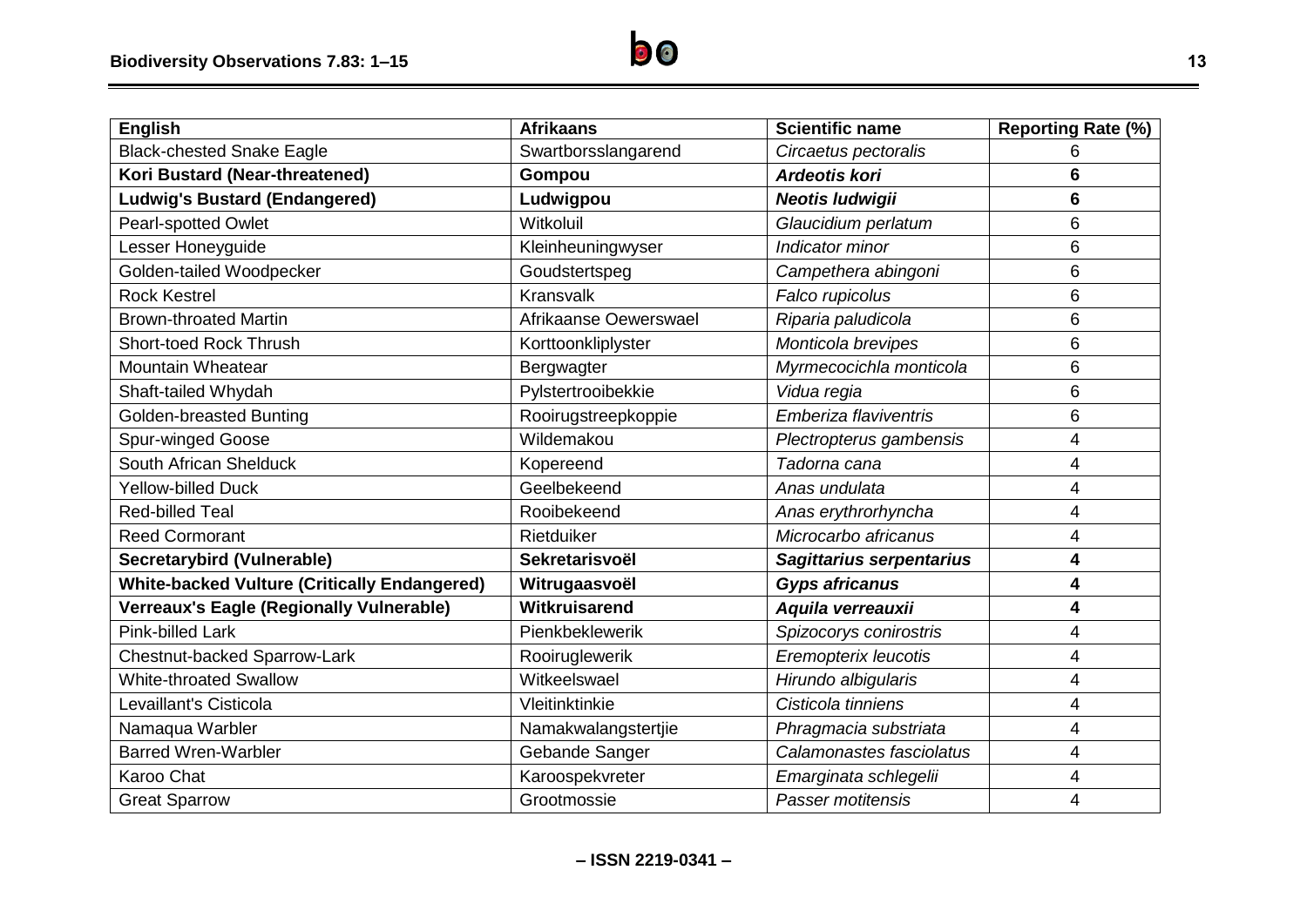